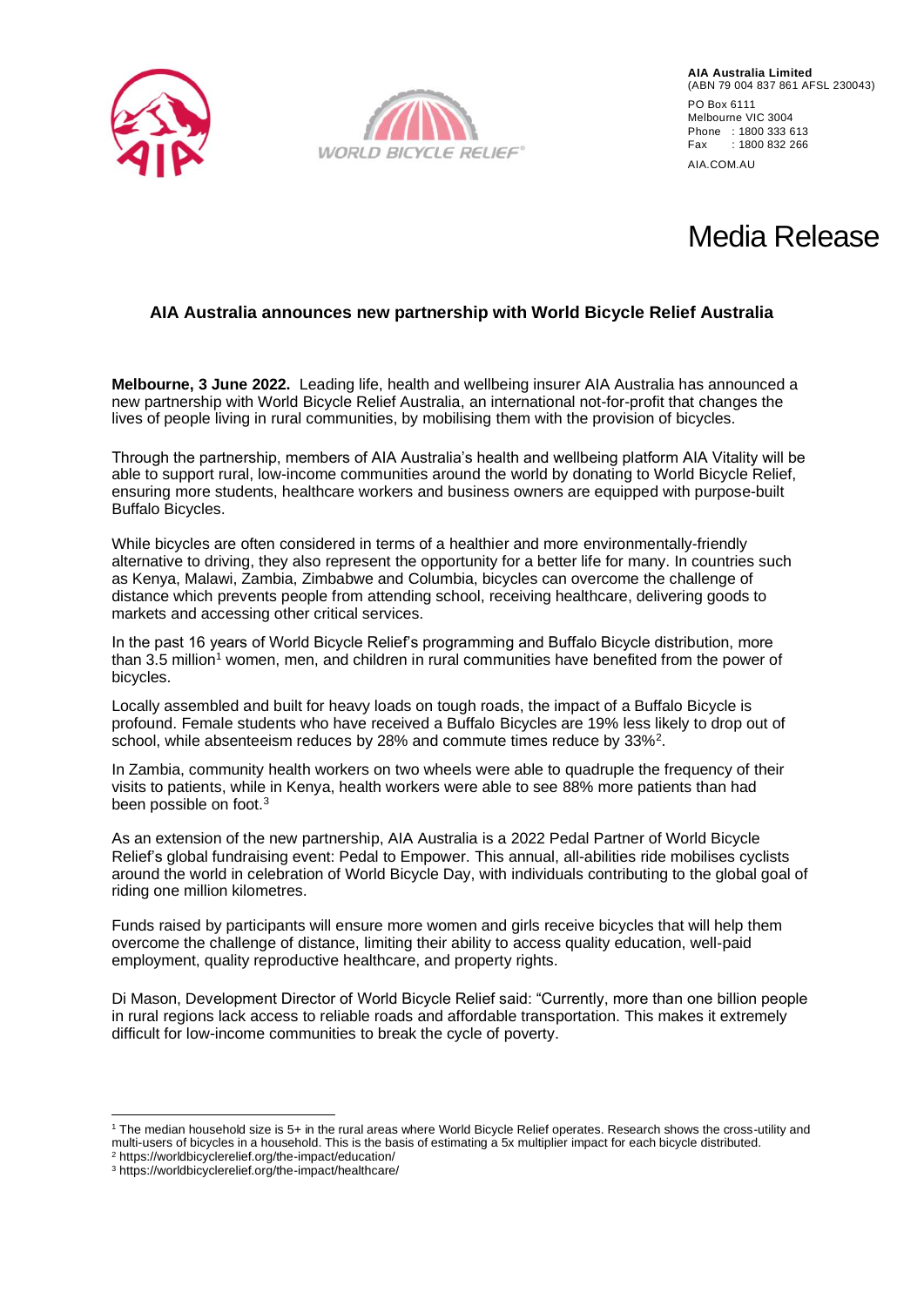"With the support of AIA Australia, not only can we deliver more bicycles, but we can continue to build a sustainable bicycle ecosystem in the countries where we work. This includes assembling bicycles locally, training mechanics, and ensuring access to parts and maintenance support.

"Thanks to the support of AIA Australia and its Vitality members, we can help more people conquer the challenge of distance and thrive."

Chief Distribution and Propositions Officer at AIA Australia and Chair of World Bicycle Relief Australia, Ben Walsh said, "It's been inspiring to be involved with World Bicycle Relief as a Board Member for three years and I'm excited that our partnership with World Bicycle Relief will allow our AIA Vitality members to support such an important cause.

"Earlier this year, AIA Australia joined AIA Group's pledge to help one billion people lead healthier, longer, better lives. In communities where walking is the primary mode of transport, distance restricts people's ability to receive an education, access healthcare and secure employment. By increasing access to bicycles, we can provide a safe and reliable source of transport that will help people in developing communities to thrive.

"When a group of like-minded people come together, they can create a significant and lasting positive impact. A series of small donations can add up and provide one person with a Buffalo Bicycle, which will then be a catalyst of change in their community.

**- ENDS -**

Contact: Caroline Roe

Bastion Amplify 0432 560 403 caroliner@bastionagency.com

Larissa Tuohy World Bicycle Relief 0437 337 118

### **About World Bicycle Relief**

World Bicycle Relief mobilises people through The Power of Bicycles. It combines impactful non-profit programs with social enterprise sales to meet the pressing need for reliable transportation in developing countries. Its philanthropic programs provide specially designed, locally assembled Buffalo Bicycles for students, health workers and entrepreneurs. Its social enterprise sales enable greater efficiencies of scale and distribution of bicycles per donor dollar and create a deeper impact in program regions. World Bicycle Relief is committed to helping people conquer the challenge of distance, achieve independence, and thrive.

For more information, visit worldbicyclerelief.org

#### **Buffalo Bicycles**

Designed by World Bicycle Relief, the Buffalo Bicycle isn't your typical bike. While most of the world's bicycles are lightweight, complex and made for recreation, the Buffalo was developed to serve the needs of people who travel long distances over rugged terrain with heavy cargo. World Bicycle Relief's collaboration with industry leaders reflects a commitment to creating a stronger, simpler, and sustainable bicycle that can withstand harsh rural conditions. Coupled with the rider, the Buffalo Bicycle is a fierce force for change.

#### **About AIA Australia**

AIA Australia is a leading life insurance specialist with 50 years' experience and a commitment to help Australians live healthier, longer, better lives. In 2014 the company launched AIA Vitality, a world leading, science-based health and wellbeing program, to the Australian market. In July 2017, AIA and its partners launched AIA's health insurance business, now known as AIA Health Insurance.

In 2021, CommInsure Life was integrated into AIA Australia. The lives of more than 3.8 million Australians are protected and enhanced through AIA Australia's unique value proposition of life, health and wellbeing. Our vision is to embrace shared value in championing Australia to be the healthiest and best protected nation in the world.